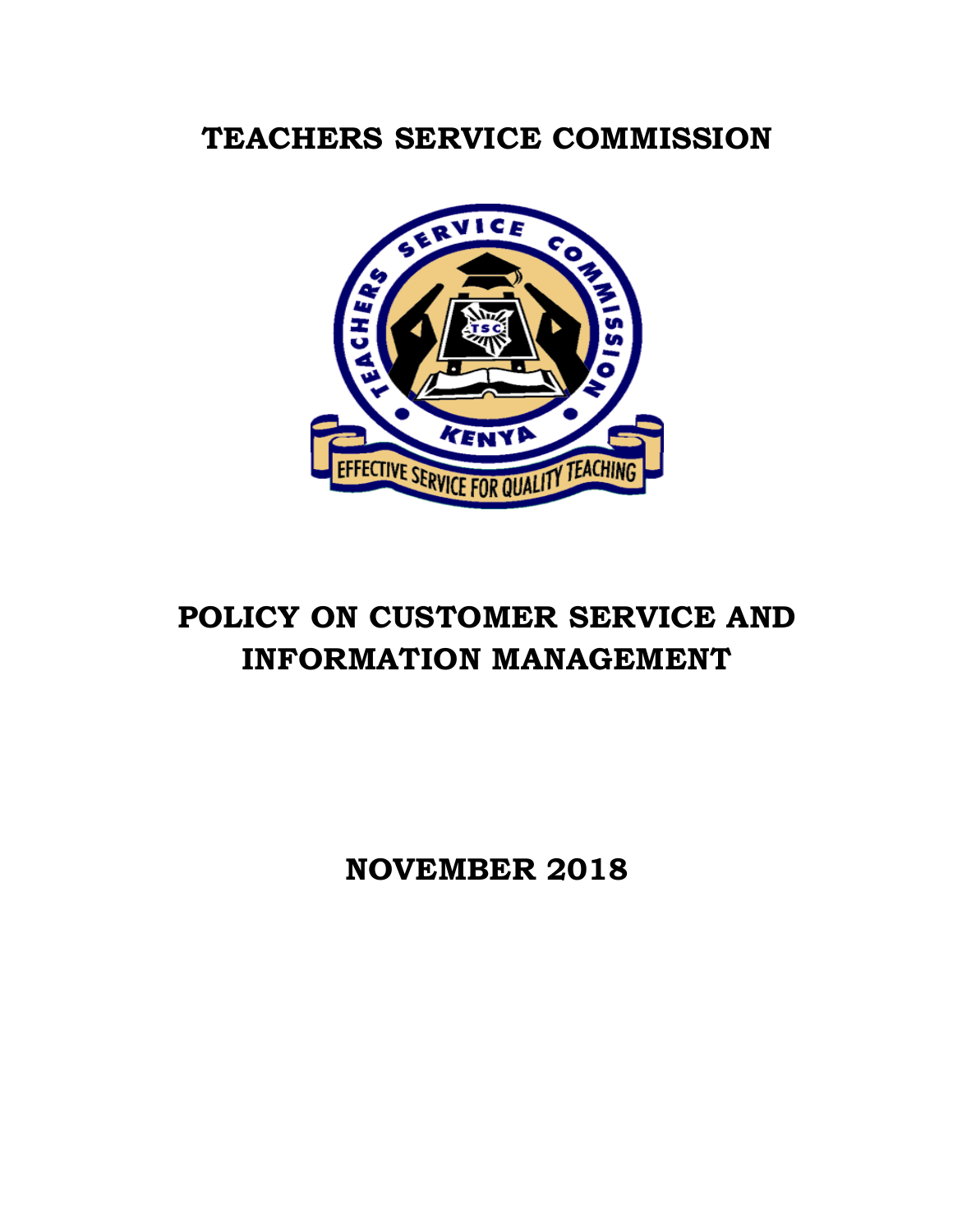## <span id="page-1-0"></span>TABLE OF CONTENTS

| 7.1.3  |  |  |  |  |
|--------|--|--|--|--|
| 7.1.4  |  |  |  |  |
| 7.1.5  |  |  |  |  |
|        |  |  |  |  |
|        |  |  |  |  |
| 7.2.1  |  |  |  |  |
| 7.2.2  |  |  |  |  |
| 7.2.3  |  |  |  |  |
| 7.2.4  |  |  |  |  |
| 7.2.5  |  |  |  |  |
| 7.2.6  |  |  |  |  |
| 7.2.7  |  |  |  |  |
| 7.2.8  |  |  |  |  |
| 7.2.9  |  |  |  |  |
| 7.2.10 |  |  |  |  |
| 7.2.11 |  |  |  |  |
| 7.2.12 |  |  |  |  |
| 7.2.13 |  |  |  |  |
| 7.2.14 |  |  |  |  |
| 7.2.15 |  |  |  |  |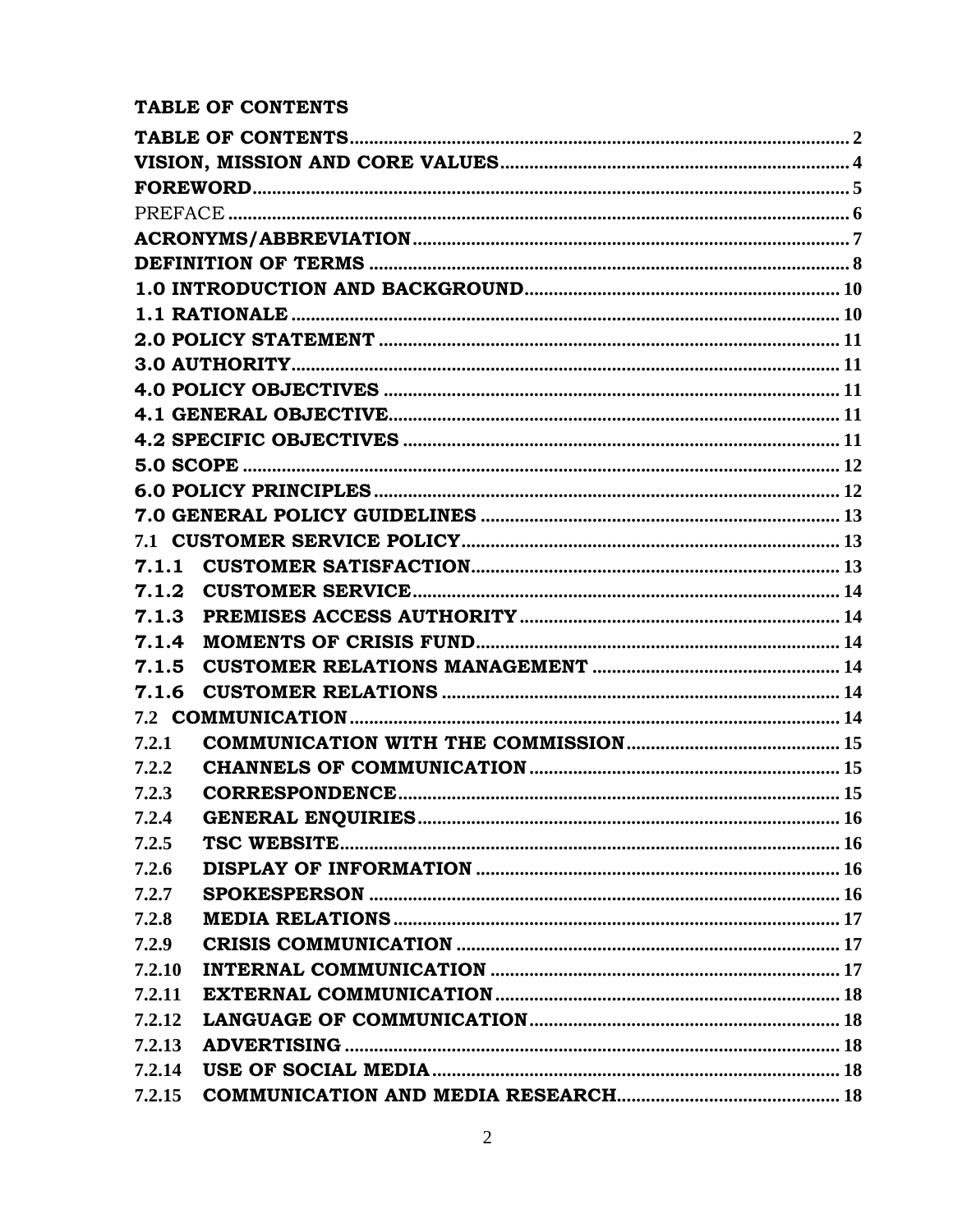| 7.3.1 |  |
|-------|--|
| 7.3.2 |  |
| 7.3.3 |  |
| 7.3.4 |  |
| 7.3.5 |  |
|       |  |
|       |  |
|       |  |
|       |  |
|       |  |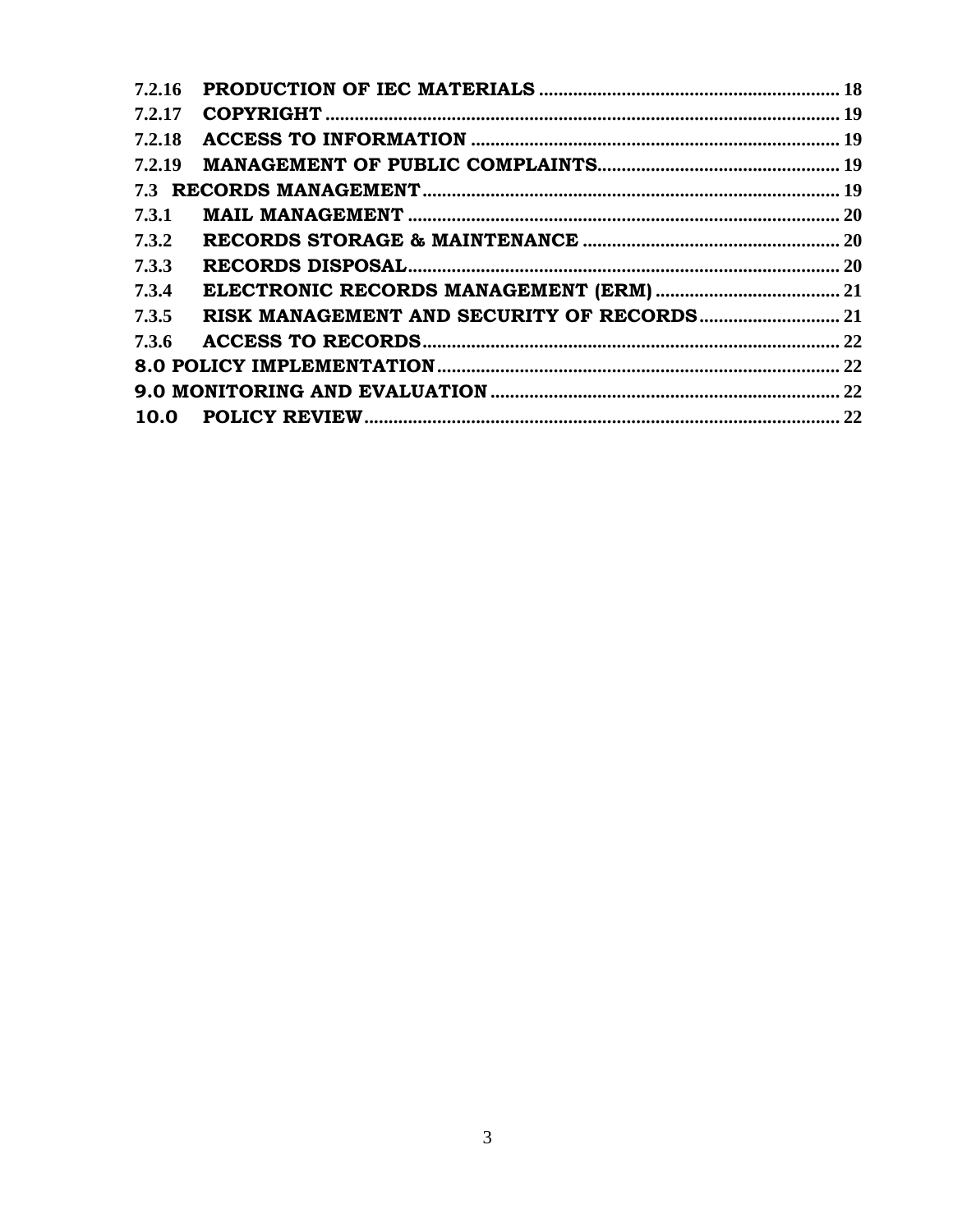#### <span id="page-3-0"></span>**VISION, MISSION AND CORE VALUES**

#### **Vision**

To be a transformative teaching service for quality education

#### **Mission**

To professionalize the teaching service for quality education and development

**Core values** Professionalism Customer Focus Integrity Team Spirit Innovativeness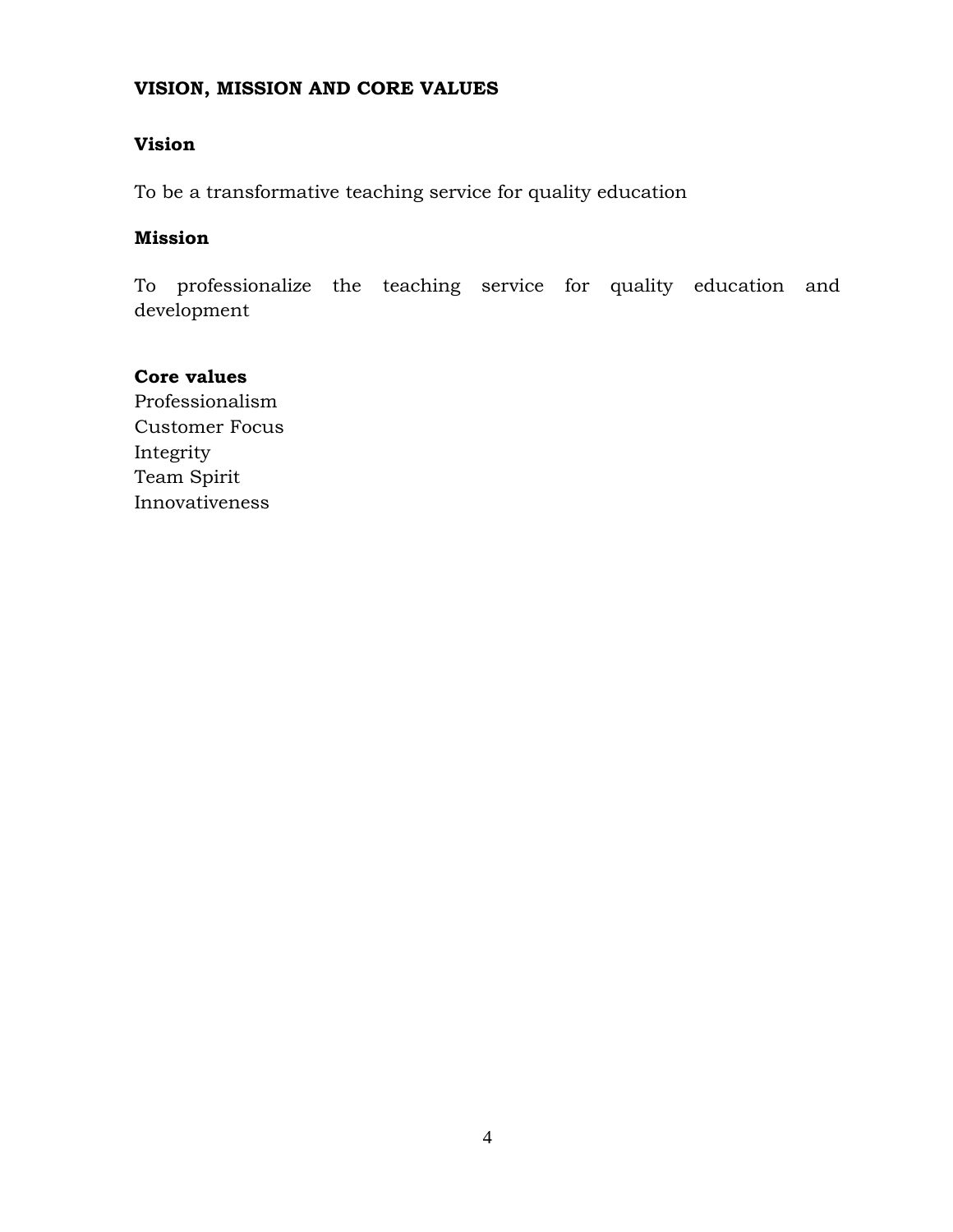#### <span id="page-4-0"></span>**FOREWORD**

Information and records are critical resources necessary for realization of good governance and effective delivery of service. Organizations exist because of the customers they serve which calls for appropriate measures to satisfy their needs and minimize complaints. Effective decision-making and delivery of service requires effective communication and proper management of information and records.

The Teachers Service Commission recognizes the need for effective service to customers and the vital role of communication, customer service and management of records in the fulfillment of its mandate by both teachers and secretariat staff. This policy is aimed at providing a framework for effective delivery of service and improvement of customer care, by establishing clear guidelines for communication, customer service and records management including release of material information to the general public, media, customers and other stakeholders.

This policy therefore outlines the procedures and activities undertaken by the Commission to improve customer service, communication and management of records by ensuring that accurate information and records are maintained, accessible to the authorized users and disposed of in accordance with the relevant laws. Further, the policy provides guidelines for broad dissemination of material information pursuant to all applicable legal requirements and prevent improper use or premature disclosure of confidential information.

The implementation of this policy will be instrumental to the realization of the Commission's vision and mission by and clearly communicating the expected service standards to customers and the necessary interventions. It will also guide in records and information's management at the Commission.

The policy shall be implemented in a way that ensures compliance with relevant legislative requirements and standards of best practice.

## **DR LYDIA NZOMO, OGW, CBS COMMISSION CHAIRPERSON**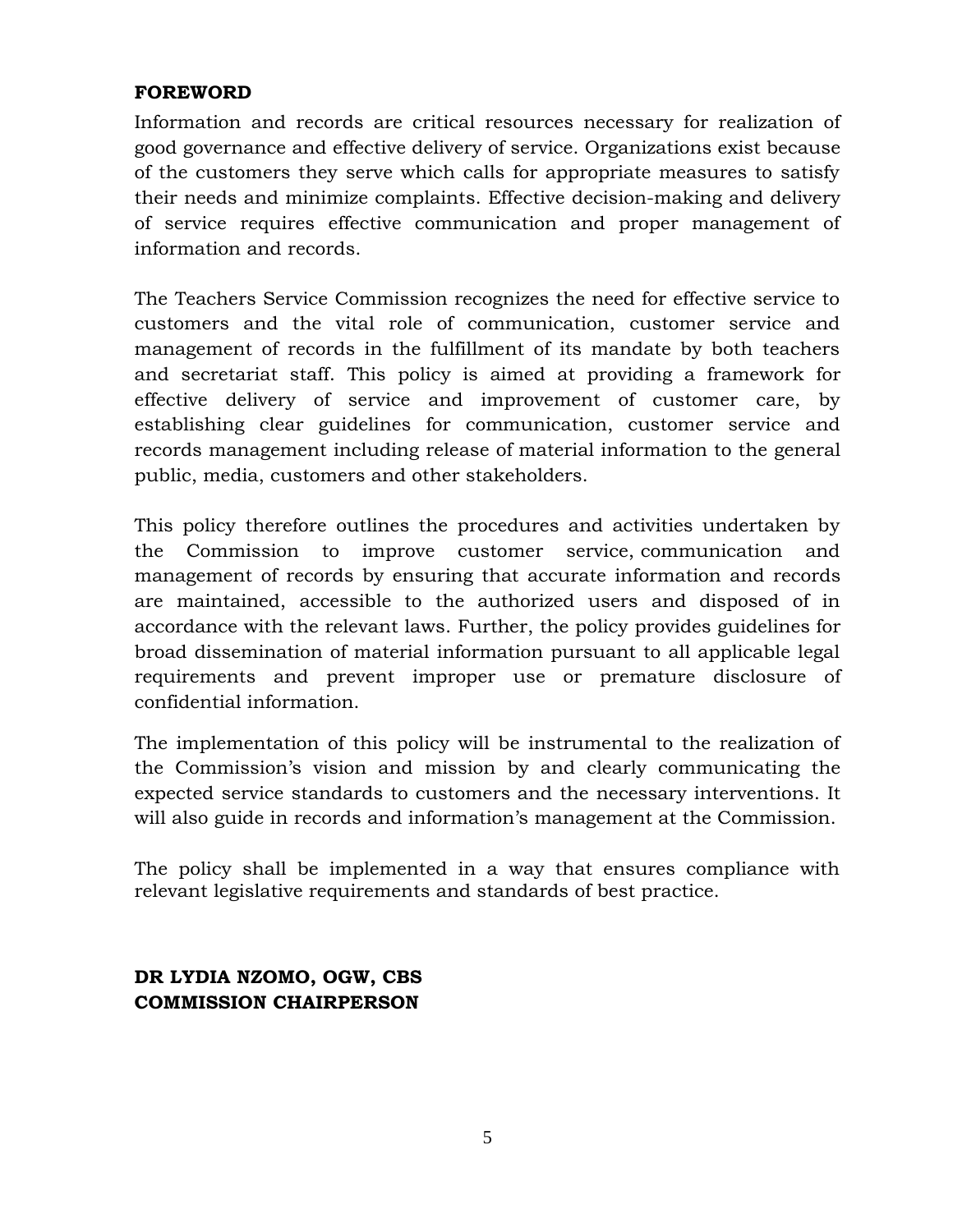#### <span id="page-5-0"></span>**PREFACE**

The Commission acknowledges customer service, records management and communication as vital elements in enhancing its operations and public image while contributing to employee productivity and strong working relationships. It is for this reason that the Commission has invested resources immensely in establishing various channels of communication and records management systems. The Commission has also maintained an efficient human resource to ensure that customer needs are addressed promptly where applicable and appropriate feedback is provided to all customers.

A clear policy framework is therefore required to establish necessary infrastructure for proper management of information and records for easy access. This policy has been developed with realization that communication and up- to- date management of records are critical tools for effective customer service and that accurate and up-to-date records have a significant contribution towards the Commission's success in the realization of its mandate.

The policy aims at improving customer satisfaction as well as minimizing complaints. The policy outlines measures and guidelines for appropriate management of records and effective communication between the Commission, employees and the public. It also sets standards of service with specific focus on the customer, communication and records management with a view to enhance efficiency in service delivery.

Implementation of this policy will assist the Commission improve its working relationship with stakeholders whilst addressing challenges related to the execution of its constitutional mandate in the delivery of quality teaching across the country. I wish to assure all employees and stakeholders that the Commission will make a deliberate effort to implement this policy in its day- to-day operations with a view to improving service to its esteemed customers.

## **DR NANCY NJERI MACHARIA, CBS COMMISSION SECRETARY/ CHIEF EXECUTIVE OFFICER**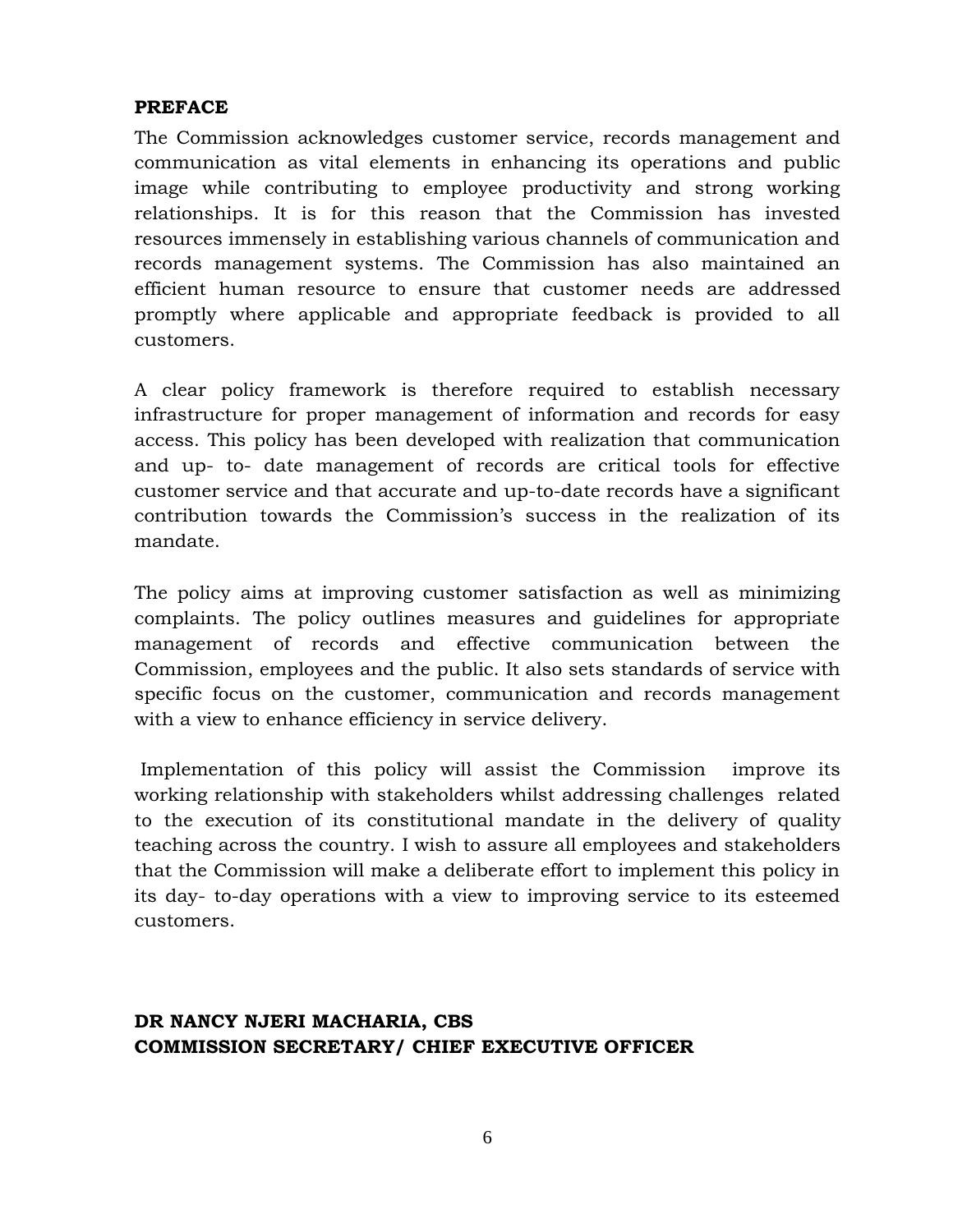## <span id="page-6-0"></span>**ACRONYMS/ABBREVIATION**

- **BCP** Business Continuity Plan
- **CRM** Customer Relations Management
- **IEC** Information Education Communication
- **MCF** Moments of Crisis Fund
- **PAA** Premises Access Authority
- **KRA PIN** Kenya Revenue Authority Personal Identification Number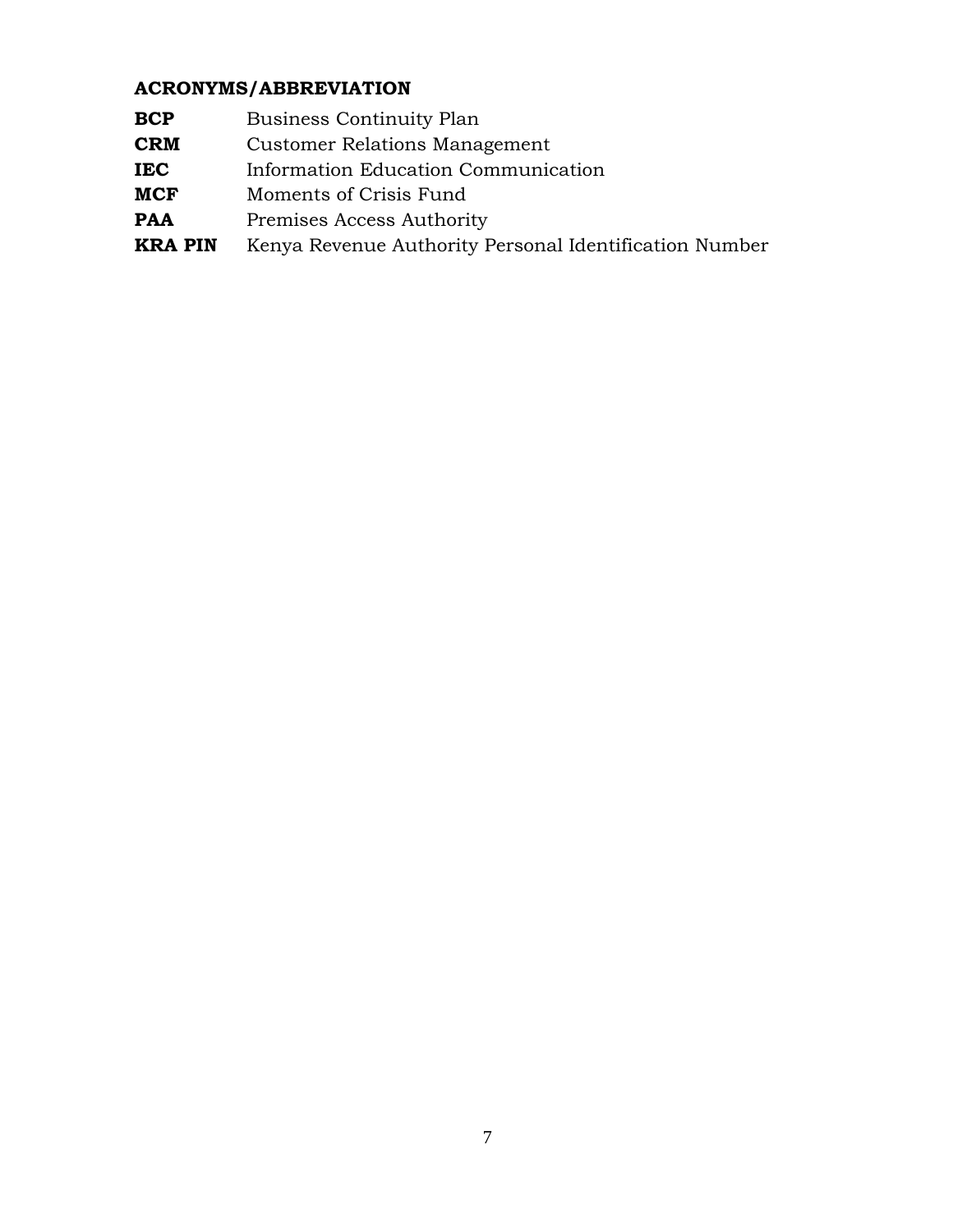#### <span id="page-7-0"></span>**DEFINITION OF TERMS**

| <b>Business continuity plan:</b> | A plan to<br>ensure<br>continue<br>that business processes<br>during a time of emergency or disaster                                                                                                                     |
|----------------------------------|--------------------------------------------------------------------------------------------------------------------------------------------------------------------------------------------------------------------------|
| <b>Customer service:</b>         | taking care of<br>act of<br>the<br>An<br>customer's needs<br>by<br>providing<br>delivering professional,<br>and<br>quality service and<br>high<br>helpful,<br>assistance.                                                |
| <b>Communication channels:</b>   | The way this information flows within<br>the Commission and<br>with<br>stakeholders                                                                                                                                      |
|                                  | <b>Customer Relations Management: Practices, strategies and technologies</b><br>used by the Commission to manage and<br>analyze customer interactions with<br>a<br>view to improve customer<br>service<br>relationships. |
| <b>Disaster preparedness:</b>    | Measures adopted by the Commission<br>to prepare for and<br>reduce<br>the<br>effects of disaster.                                                                                                                        |
|                                  | <b>Electronic Records Management:</b> A computer program or set of programs<br>designed to track and store records.                                                                                                      |
| <b>Employees:</b>                | Persons in the employment of the<br>Commission that include teachers and<br>secretariat staff.                                                                                                                           |
| <b>Media relations:</b>          | The relationship that exists between the<br>Commission and the media.                                                                                                                                                    |
| <b>Offsite backup:</b>           | method<br><sub>of</sub><br>computer<br>A<br>data backup involving<br>the<br>of<br>use<br>an offsite location<br>of<br>as<br>a<br>means<br>securing information in the event of a<br>disaster                             |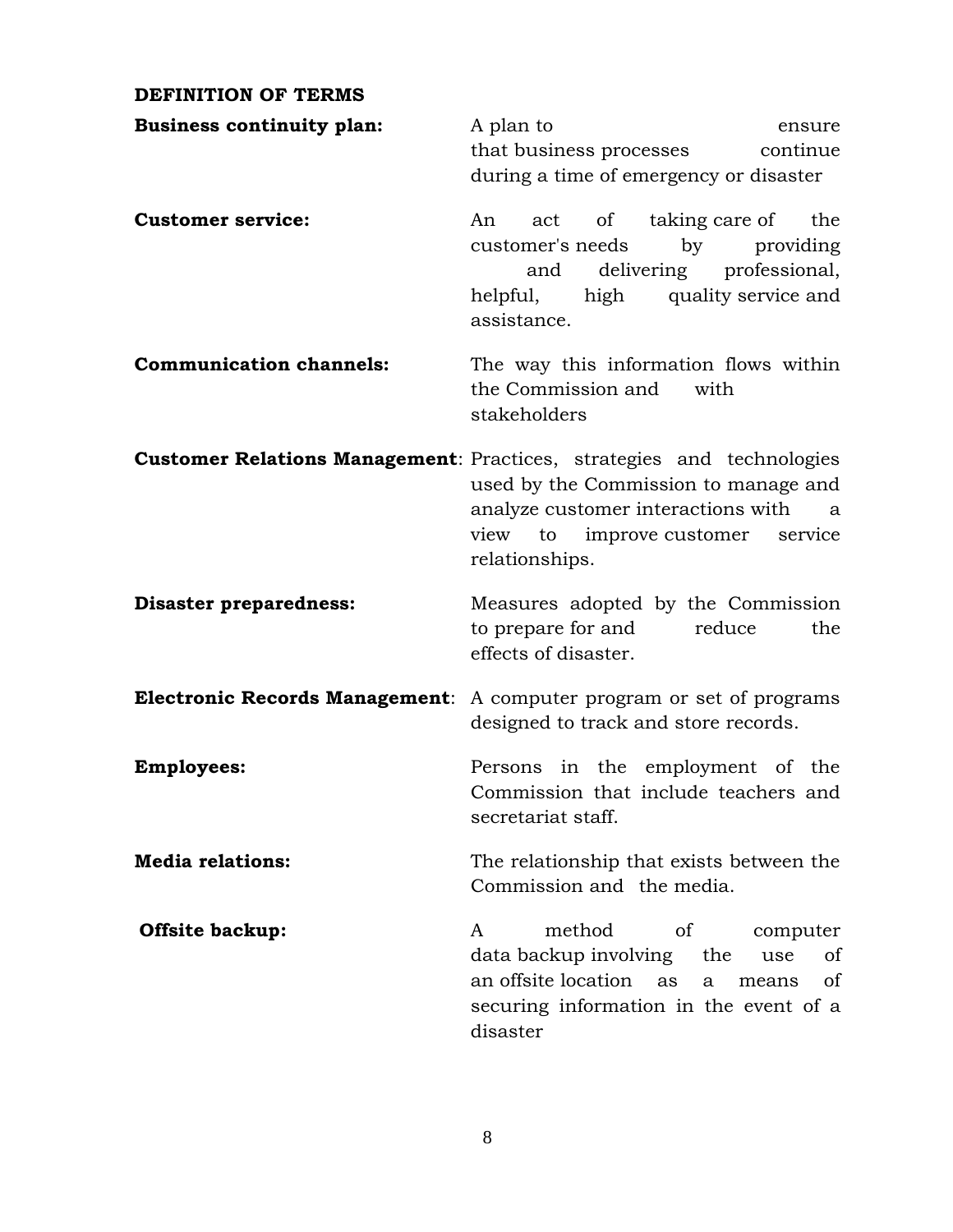| <b>Risk management:</b>    | The process of identifying, assessing<br>and controlling threats to<br>the<br>Commission               |
|----------------------------|--------------------------------------------------------------------------------------------------------|
| Records appraisal:         | A process of determining the archival<br>value and ultimate disposition of<br>records.                 |
| Records disposal:          | Final stage of records management in<br>which a record is either destroyed or<br>permanently retained. |
| <b>Records management:</b> | A systematic administration of records<br>and documented information for its<br>entire life cycle.     |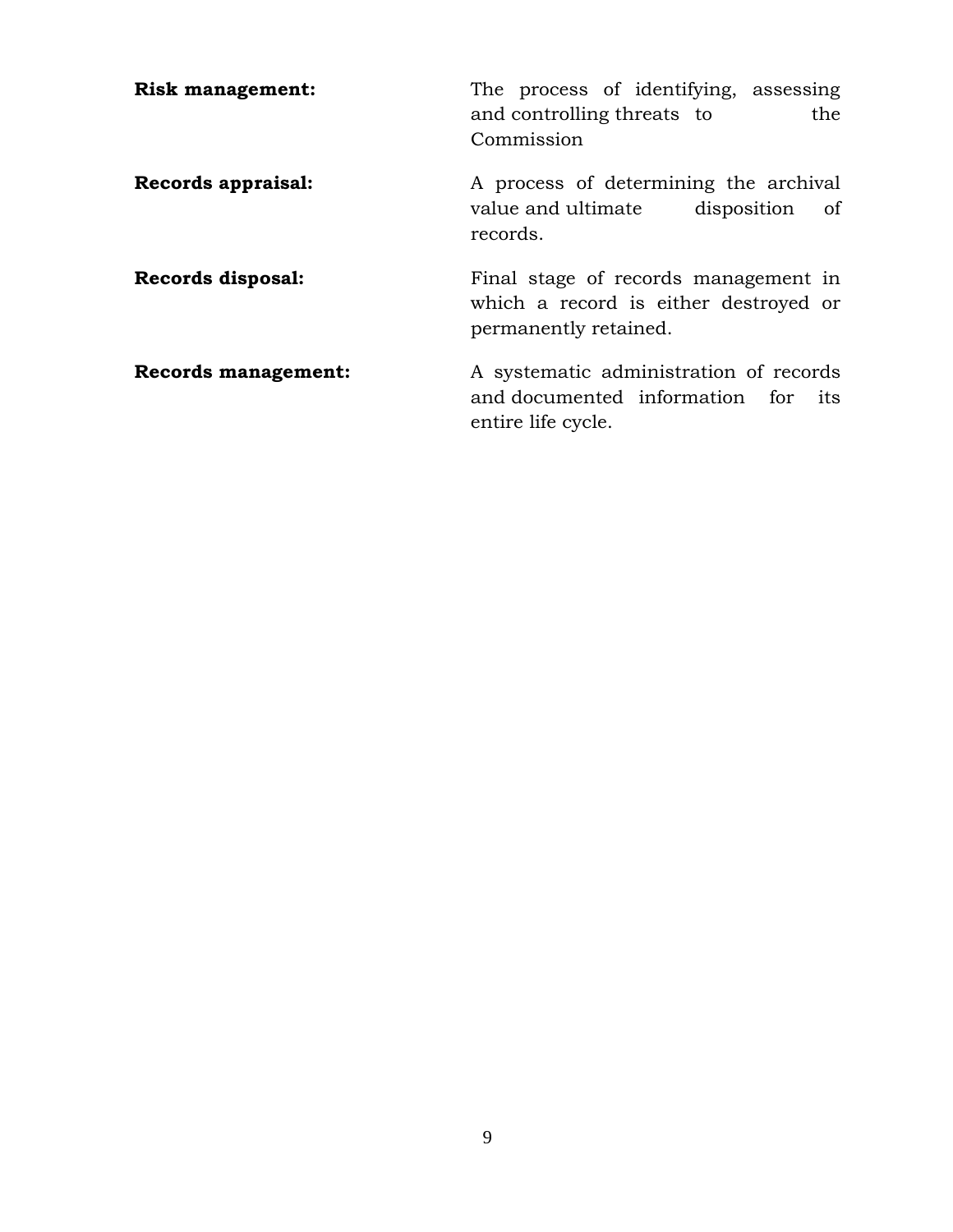#### <span id="page-9-0"></span>**1.0 INTRODUCTION AND BACKGROUND**

The Teachers Service Commission was established in 1967 by an Act of parliament Cap 212 of the Laws of Kenya. Subsequently, the enactment of the Constitution of Kenya (2010) elevated TSC to a Constitutional Commission vide Article 237 and enactment of TSC Act 2012. This enactment redefined the Commission's mandate on teacher management to make regulations and policies to enhance its functions.

The mandate of Teacher Service Commission is to register trained teachers, recruit and employ registered teachers, assign teachers employed by the commission for service in any public schools/institutions. The Commission is also mandated to promote and transfer teachers, exercise disciplinary control over the teachers, review the standards of education and training of persons entering the teaching service**,** review the demand for and supply of teachers and advise the national government on matters relating to the teaching profession. In undertaking its mandate, the Commission needs to be conscious of its customer needs and management of its records.

Further, the TSC Act mandates the commission to; ensure teachers comply with the set teaching standards**,** facilitate career progression and professional development for teachers in the teaching service including the appointment of head teachers and principals**,** monitor the conduct and performance of teachers in the teaching service and collect and maintain teacher management data. This requires the Commission to manage it information flow.

This policy on provides guidelines for addressing issues relating to customer service, communication and records management with a view of improving service delivery, increasing customer satisfaction and minimizing complaints.

## <span id="page-9-1"></span>**1.1 Rationale**

The Teachers Service Commission has a large workforce comprising of teachers and secretariat staff spread across the country. There is therefore need to institute the appropriate policy framework for effective customer care service, communication and management of records to ensure that employees are served without delay and information is available when required.

The purpose of this policy is to provide clear standards of service delivery focusing on the improvement in customer service, communication and the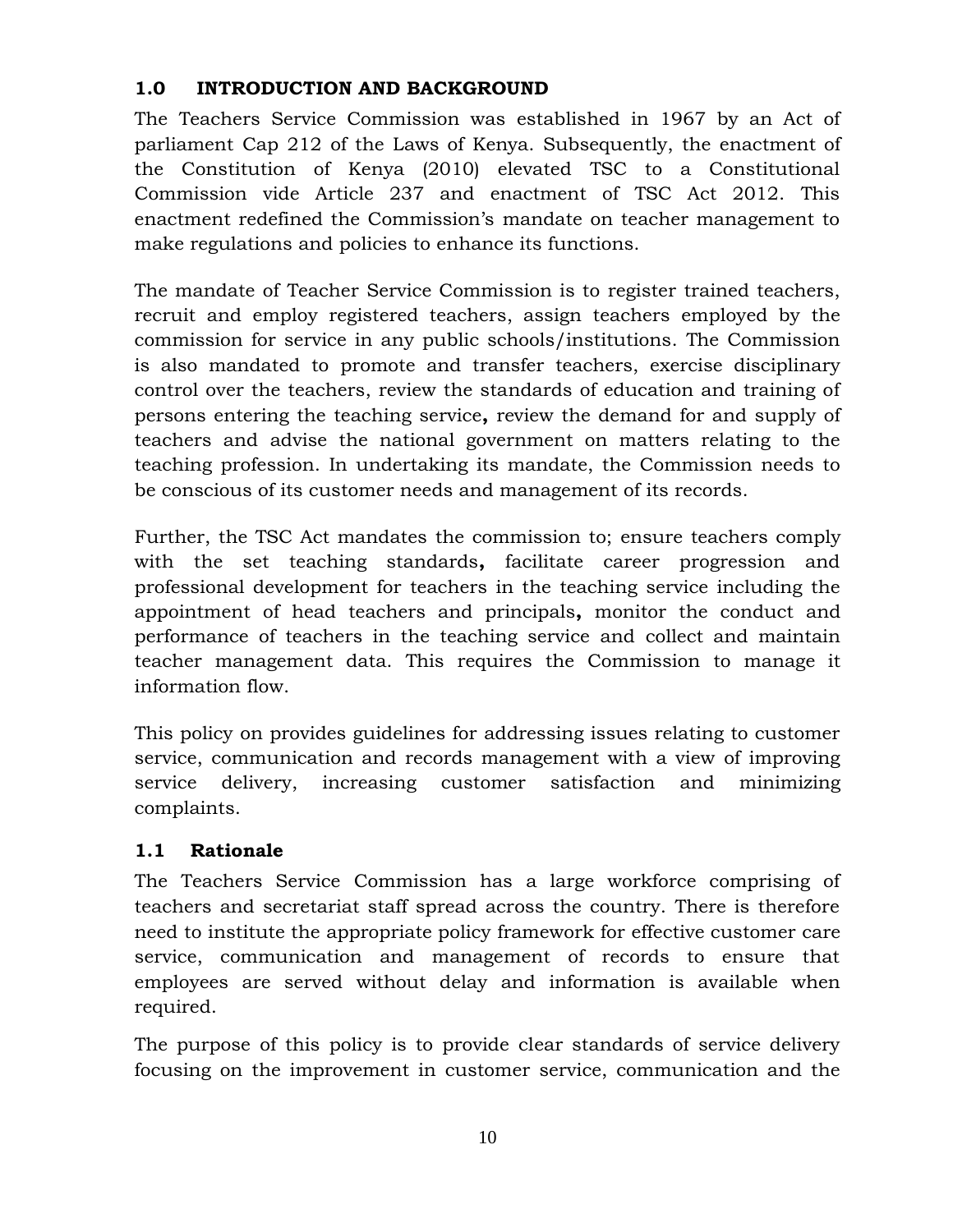management of records with a view to enhance quality of service and customer satisfaction.

#### <span id="page-10-0"></span>**2.0 POLICY STATEMENT**

The Commission is committed to improving customer service, communication and record management systems, which shall be optimally utilized to enhance service delivery.

#### <span id="page-10-1"></span>**3.0 AUTHORITY**

The policy derives its authority from the following legal documents:

- a) Constitution of Kenya;
- b) Teachers Service Commission Act (Cap 212), Laws of Kenya;
- c) Access to information Act (2016);
- d) TSC Code of Regulations for Teachers (2015);
- e) TSC Code of Conduct and Ethics for Teachers (2015);
- f) Human Resource Policies and procedures Manual for Secretariat Staff; Basic Education Act (2013);
- g) Public Archives and Documentation Service Act, Cap.19, (2015);
- h) Public Procurement and Disposal Act (2010);
- i)Leadership and Integrity Act;
- j)Public Officer Ethics Act;
- k) Official Secrets Act; and
- l)Public sector communication policy (2015)

#### <span id="page-10-2"></span>**4.0 POLICY OBJECTIVES**

#### <span id="page-10-3"></span>**4.1 General objective**

To provide an efficient and effective customer service, communication and records management services to enhance service delivery at the Commission.

#### <span id="page-10-4"></span>**4.2 Specific objectives**

The policy seeks to:

- i. Maintain a conducive work environment for customer service by regularly assessing and acting on their needs.
- ii. Develop a positive attitude of the employees towards good customer service
- iii. Enhance harmonious working relationship between the Commission and its stakeholders through effective and open communication.
- iv. Protect records and information against inappropriate use and unauthorized access.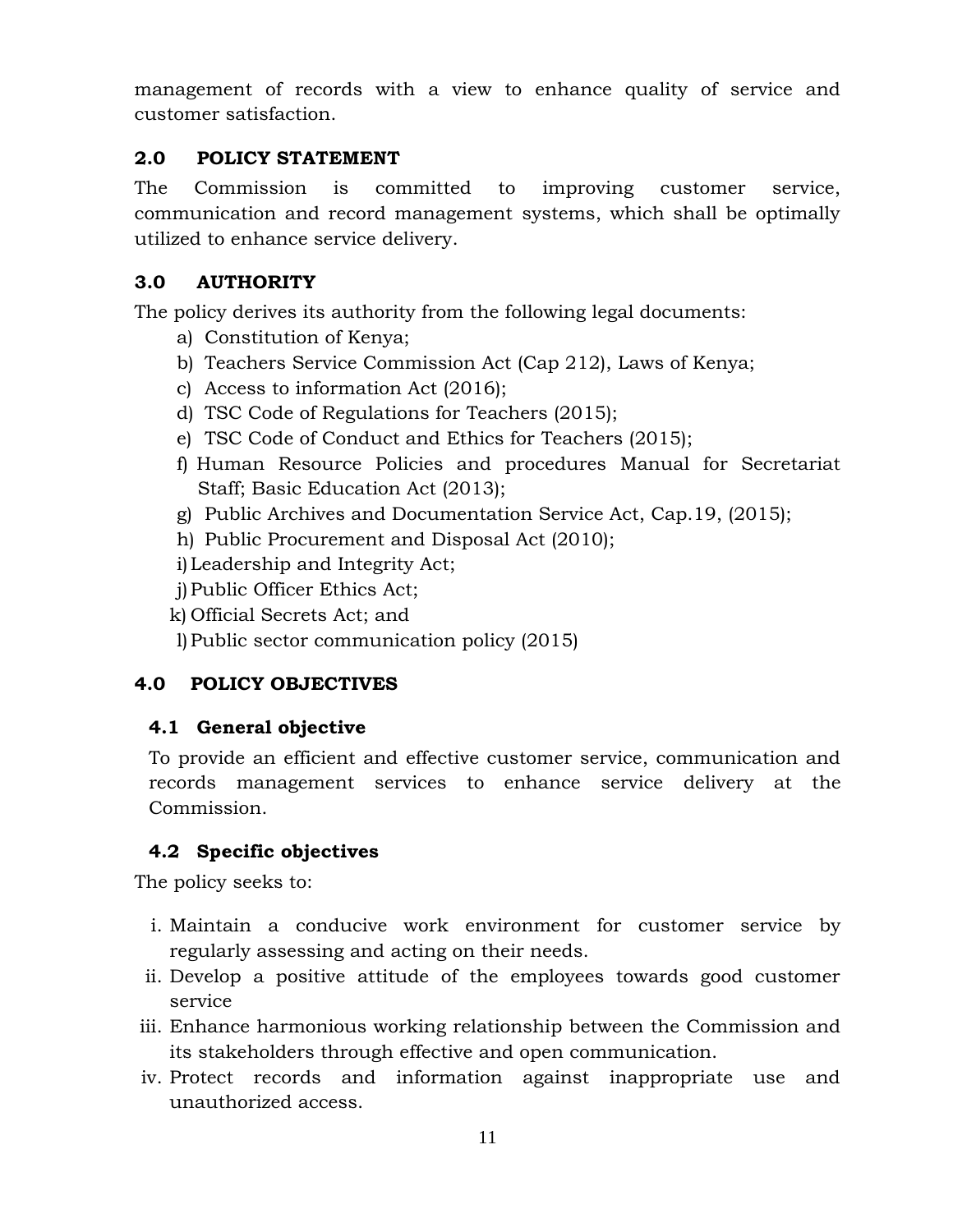- v. Enforce legislative and regulatory requirements in disposal of records.
- vi. Provide a well-coordinated Records Management Programme with clearly stipulated systems, procedures and policies.
- vii. Establish standards and clear procedures for creation, retrieval, capture, maintenance and disposal of records.
- viii. Build capacity of employees for effective records management and assignment of responsibility.
	- ix. Monitor and evaluate records management practices for efficient delivery of quality services.
	- x. Interpret information emanating from the Commission and present it in a useful and sustainable manner to enhance relations with stakeholders.
	- xi. Correct lapses in the flow of information between the Commission and stakeholders.

#### <span id="page-11-0"></span>**5.0 SCOPE**

This policy shall apply to all employees of the Commission, customers and agents. It will address customer service, communication and record management practices with regard to the Commission's mandate.

#### <span id="page-11-1"></span>**6.0 POLICY PRINCIPLES**

This policy shall be guided by the following principles;

**Confidentiality:** Precautionary measures shall be taken to ensure adequate protection during management of information and records in the Commission's offices.

**Integrity and** 

- **professionalism:** High levels of integrity, moral standards and professionalism shall be observed in the management of records and communication with customers.
- **Accountability:** All employees of the Commission shall be responsible for the records they generate, share and maintain.
- **Accessibility:** Access to records and information shall be granted within the existing regulatory framework. The security classification therein identified as top secret, confidential and restricted Information shall apply without any discretion.
- **Impartiality:** All customers seeking services in the Commission's offices shall be accorded fair treatment regardless of sex, religion, race, colour social or disability status.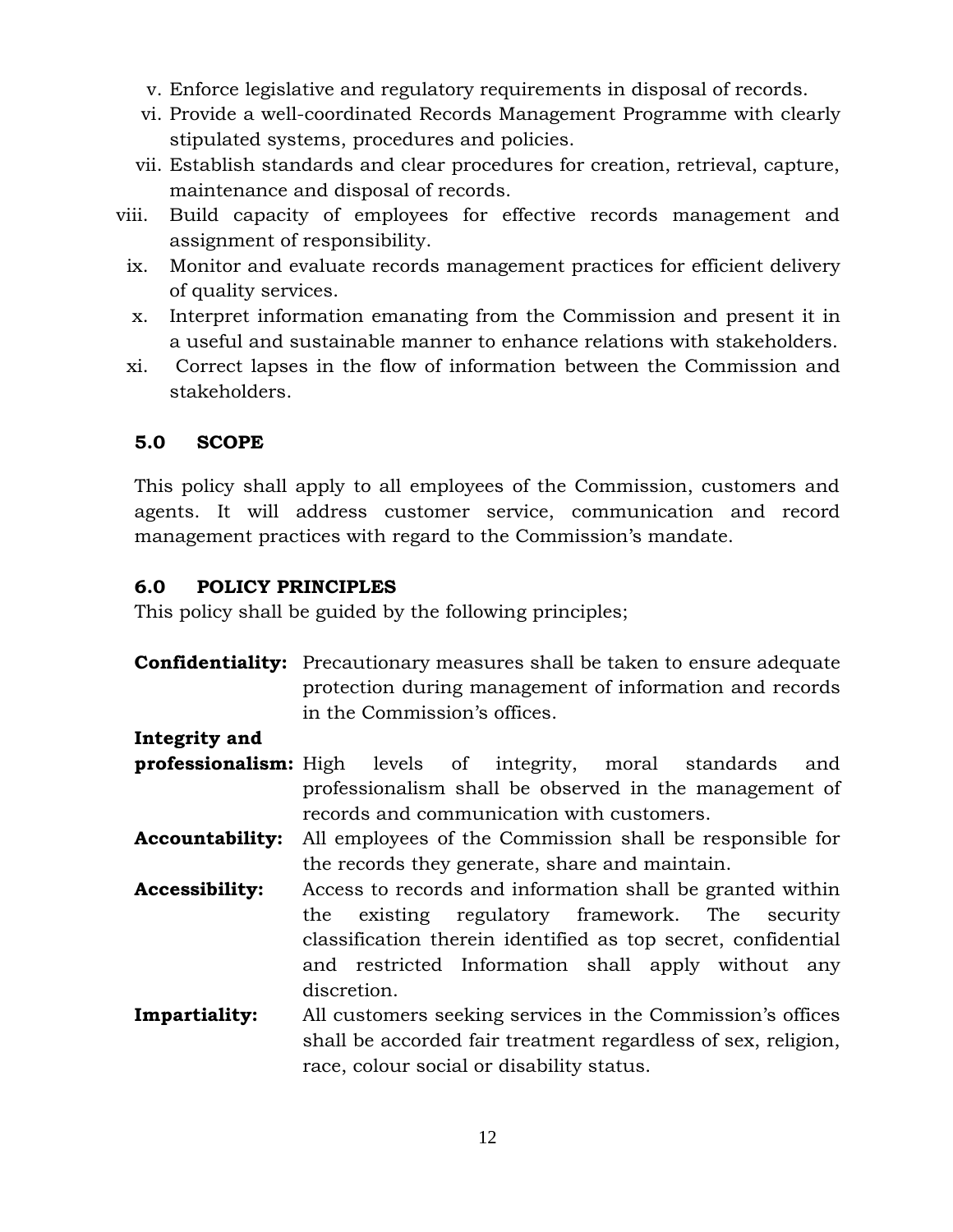- **Openness:** The Commission shall engage in an open and collaborative dialogue with staff and stakeholders in order to achieve its mandate and objectives.
- **Diversity:** The Commission shall ensure that publications and other communication materials depict the diverse nature of the Kenyan society in a representative and an all-inclusive manner.
- **Privacy rights:** The Commission shall respect privacy and ownership rights in all online publications and Communication and meet publication standards and communication requirements provided in the laws of the country.
- **Efficiency:** The Commission shall endeavour to use the most efficient and effective means of service delivery and communication with customers. Appropriate channels of communication shall be used to clearly convey and respond to customer needs and emerging issues. Records shall be maintained in a manner that ensures efficiency, accuracy and timely retrieval.
- **Best practices:** Customer service, communication and records management processes shall be guided by the best practices embedded in the respective Codes of Conduct and Ethics for the Teachers.

#### <span id="page-12-0"></span>**7.0 GENERAL POLICY GUIDELINES**

#### <span id="page-12-1"></span>**7.1 CUSTOMER SERVICE POLICY**

The Commission embraces good customer service and strives to ensure that all customer needs are addressed by providing high quality service in an efficient and professional manner. The Commission renders services to many customers who visit its offices daily, communicate via physical mail, electronic mail, telephone calls, on-line services or social media.

Customer service is focused on improving relationships with customers for better delivery of service and customer satisfaction. This policy outlines the expected customer service standards and interventions to improve service delivery in all service areas and the Commission's offices across the country.

#### <span id="page-12-2"></span>**7.1.1 Customer satisfaction**

The Commission shall carry out regular Customer Satisfaction Surveys to ascertain the levels of satisfaction on service delivery.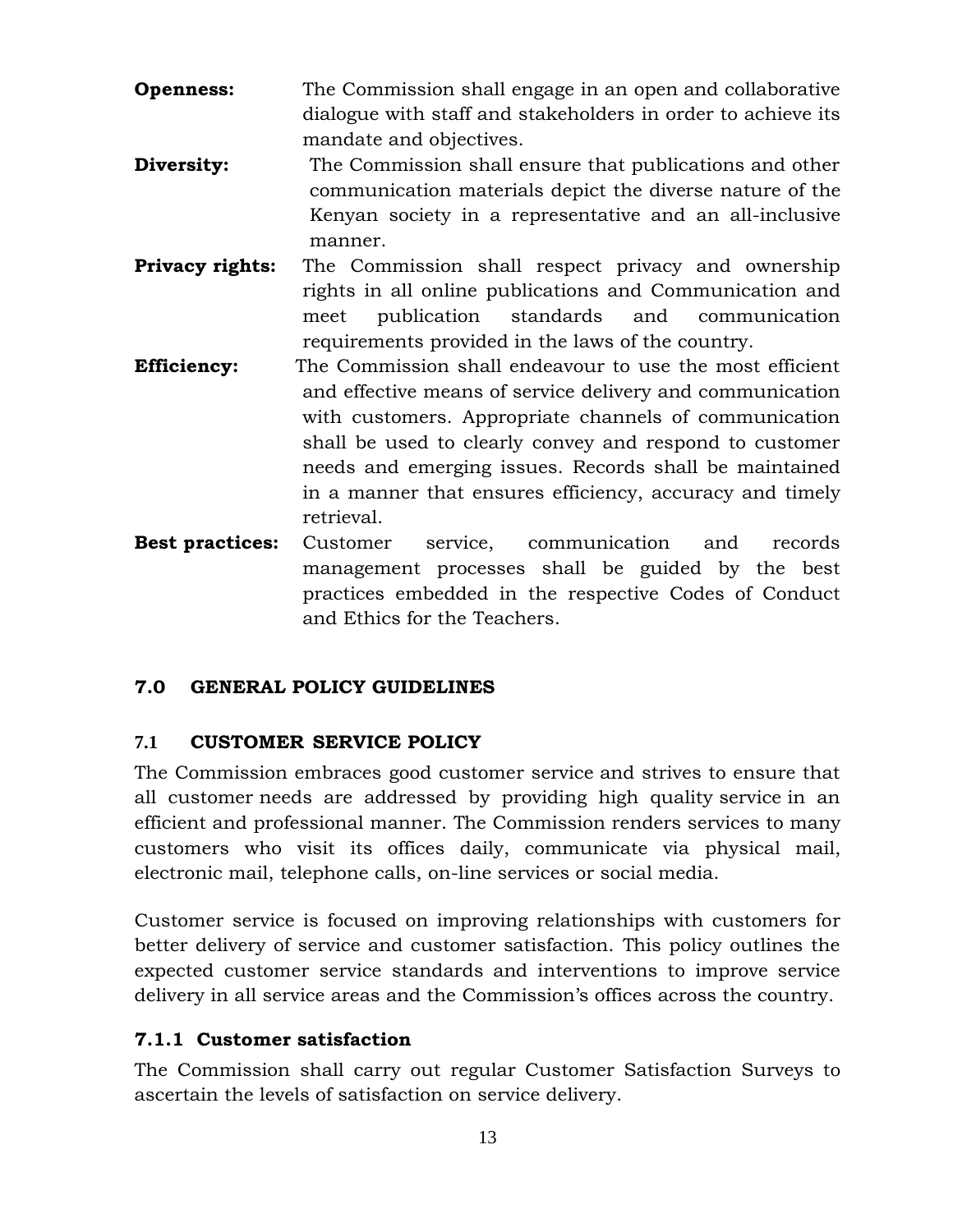#### <span id="page-13-0"></span>**7.1.2 Customer service**

The Commission shall ensure that quality services are offered to both internal and external customers. Staff of the Commission stationed at the customer care service desk shall wear identification badges.

#### <span id="page-13-1"></span>**7.1.3 Premises Access Authority**

All visitors seeking services at the Commission's headquarters shall be issued with a Premises Access Authority (PAA).

#### <span id="page-13-2"></span>**7.1.4 Moments of Crisis Fund**

The Commission shall maintain a Moments of Crisis Fund (MCF) to address emergency cases such as sudden illness, accidents and other unforeseen eventualities within its premises.

#### <span id="page-13-3"></span>**7.1.5 Customer Relations Management**

The Commission shall maintain a Customer Relations Management (CRM) System to manage its interactions with customers. A Call Centre shall be established to enable customers obtain feedback on their cases without necessarily visiting the Commission.

#### <span id="page-13-4"></span>**7.1.6 Customer Relations**

Service delivery shall be realigned to make it more customer-oriented. In the same vein, customer complaints shall be handled through relevant Heads of Divisions and Sections. To this end, a mechanism for receiving and acknowledging queries shall be incorporated into an online service. Customers including teachers who may not be satisfied with services in certain service areas shall be referred to the immediate supervisors.

## <span id="page-13-5"></span>**7.2 COMMUNICATION**

Communication is an important tool for disseminating organizational values and philosophy to external and internal customers. The commission shall therefore endeavour to provide timely, accurate, clear, objective and complete information about its policies, programmes, services and initiatives to stakeholders while developing new platforms, channels and tools of communication to improve information sharing and collaboration between the employees and customers.

The purpose of this policy is to provide a viable approach to communication that ensures expectations of employees and customers are identified and addressed accordingly through appropriate established channels of communication. This will enhance the Commission's image and provide easy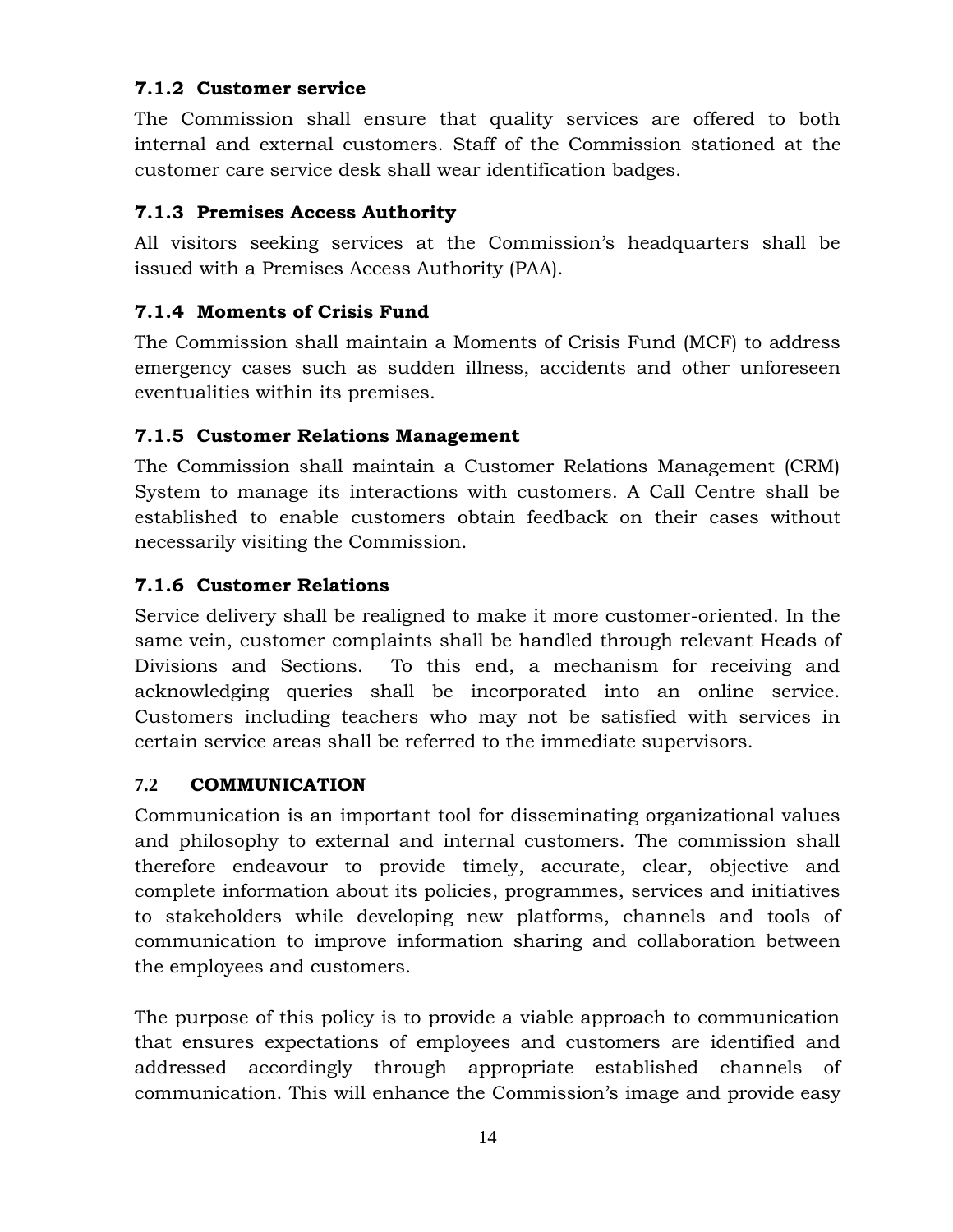access to relevant, accurate and appropriate information in both content and quantity.

In this regard, the Commission shall:

- i. Maintain effective communication with stakeholders to enhance its image and instil public confidence and trust.
- ii. Provide efficient and effective communication mechanisms with employees and stakeholders.
- iii. Promote coherent and consistent flow of information both internally and externally.
- iv. Minimize communication breakdown and delays including overseeing a customer feedback programme.
- v. Promote use of appropriate channels of communication for the target customers.
- vi. Use this policy to standardize and harmonize communication structures, processes and procedures.
- vii. Maintain a communication data base and define strategies for crisis, emergency and risk management communication.

#### <span id="page-14-0"></span>**7.2.1 Communication with the Commission**

The Commission shall use a multimedia approach to operationalize this policy in order to reach as many members of the public as possible. The contacts of the Commission shall be;

The Secretary, Teachers Service Commission, TSC House Upper Hill, Kilimanjaro Road, off Mara Road, Private Bag - 00100, Nairobi, Kenya, Telephone number +254 020 2892000 or email address at *[info@tsc.go.ke.](mailto:info@tsc.go.ke)*  All communication to the Commission in respect of its employees shall include the full name, registration number, address and any other relevant detail.

#### <span id="page-14-1"></span>**7.2.2 Channels of communication**

The Commission shall establish appropriate channels of communication to reach diverse audience. These channels shall be clearly defined to encourage openness and information sharing with employees and stakeholders. These channels shall be used to facilitate authentic dialogue and feedback.

#### <span id="page-14-2"></span>**7.2.3 Correspondence**

All correspondence shall be addressed to the Secretary, Teachers Service Commission. Communication from teachers shall be channeled through the respective heads of institution and TSC County Director where applicable. Heads of institution shall be obliged to forward all correspondence to the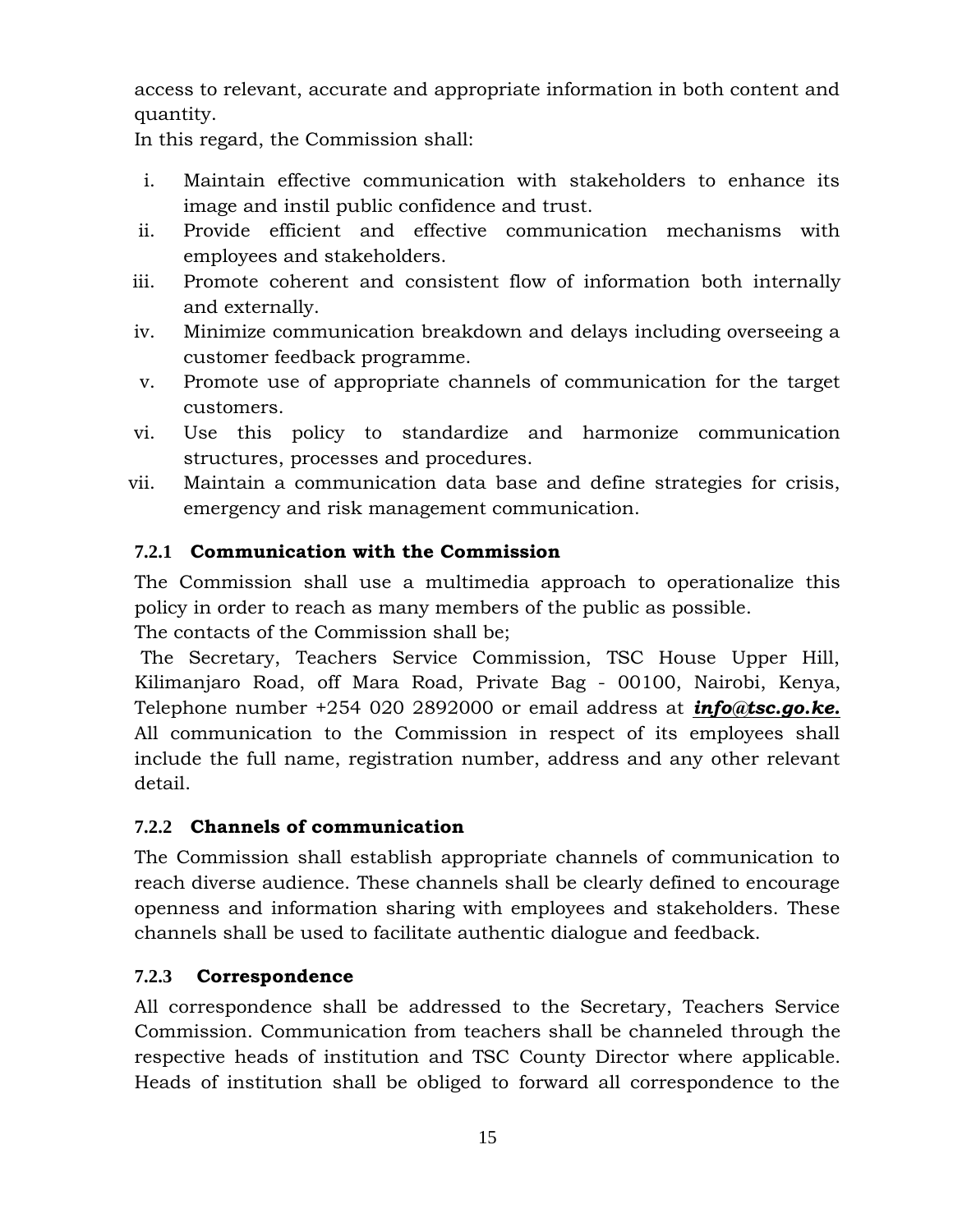relevant institutions and employees without delay. On the other hand, secretariat staff shall communicate through immediate supervisors.

## <span id="page-15-0"></span>**7.2.4 General Enquiries**

Written communication shall be a vital component of communication in the Commission. General queries and follow-up of correspondence may be done by telephone, email *[info@tsc.go.ke](mailto:info@tsc.go.ke)* or in writing. Enquiries can also be done through personal visits to the Commission's offices at Headquarters, Counties and Sub-Counties. Response to correspondence shall be done in accordance with the timelines in the Service charter.

## <span id="page-15-1"></span>**7.2.5 TSC Website**

Information of general nature shall be posted on the Commission's website *[www.tsc.go.ke](http://www.tsc.go.ke/)*. Prescribed forms such as transfer, study leave and bank forms among others shall be posted to the website where they can be downloaded. Information posted on the website shall be clear and easy to understand devoid of slang, obscene, offensive or discriminatory remarks, ethnic slurs or sexist innuendoes. It shall be vetted to ensure consistency, harmony and appropriateness.

#### **7.2.6 Display of information**

- <span id="page-15-2"></span>i. All circulars issued by the Commission shall be displayed on the official notice boards which will be strategically placed. All circulars issued to learning institutions shall be displayed in the staffroom notice boards.
- ii. The circulars will also be available at the TSC website *[www.tsc.go.ke](http://www.tsc.go.ke/)*.
- iii. Heads of institution shall avail the Code of Regulations for Teachers, Code of Conduct and Ethics for Teachers and any other material relevant to the discharge of duties by teachers.
- iv. Heads of institution shall display the Commission's contacts which will comprise its postal address, email address and telephone numbers. The Commission's KRA, PIN number and website address shall also be strategically placed.

#### <span id="page-15-3"></span>**7.2.7 Spokesperson**

The Commission Secretary shall be the principal spokesperson for the Commission. No official information or documents shall be released to any person without the authority of the Secretary.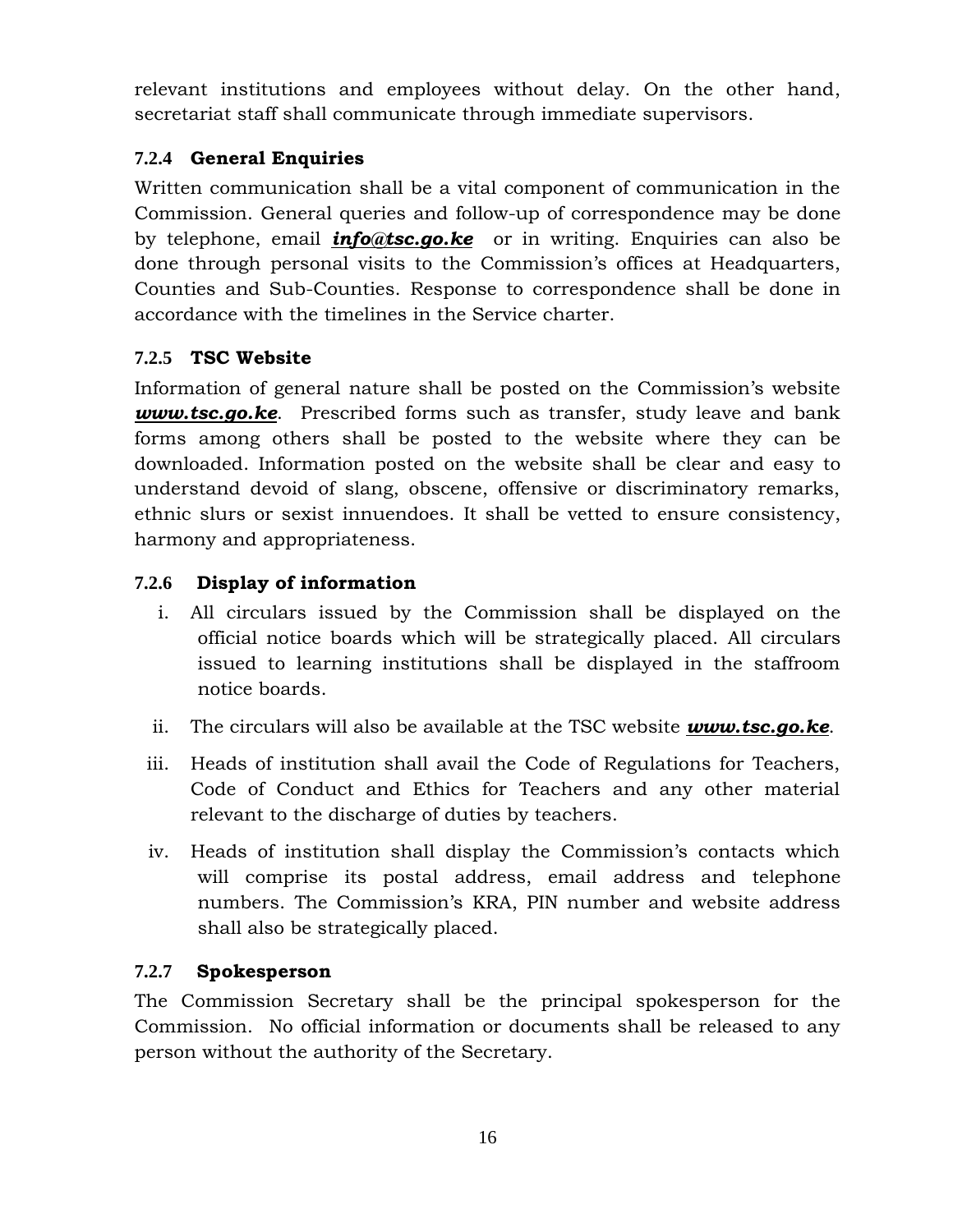#### <span id="page-16-0"></span>**7.2.8 Media relations**

The Commission shall cultivate a proactive relationship with the media to promote public awareness and understanding of the Commission's mandate and operations.

#### <span id="page-16-1"></span>**7.2.9 Crisis communication**

The Commission shall proactively respond to issues raised by stakeholders to prevent events that can create negative publicity and loss of public confidence. Crisis communication shall enable the Commission respond rapidly and effectively to potentially negative situations.

In order to effectively respond to crises, the Commission shall constitute a standing Crisis Communication Committee, which will incorporate technical, staff from all the Directorates and shall be headed by the Commission Secretary. The Committee will be mandated to:

- i. Design communication strategies and programmes for engaging with key stakeholders such as employees, members of the public and the media.
- ii. Constantly monitor, interpret and manage issues with potential to escalate into crises
- iii. Gather information about crises and approve strategies for internal and external communication.
- iv. Develop and advise on appropriate strategies to deal with the crisis and communicate appropriate information to relevant stakeholders.
- v. Keep each audience informed and channels of communication with each target group included in the Commission's media strategy.

The Corporate Communication office shall:

- i. Maintain regular contact with stakeholders and give advice where issues or developments appear to cause problems.
- ii. Monitor local and international news and advise the Commission Secretary on issues or events relevant to the Commission.

## <span id="page-16-2"></span>**7.2.10 Internal communication**

Internal communication is critical in strengthening the organisational culture in the Commission and the feeling of commitment and belonging among the employees. It shall be an integral part of the Commission, which will entail communication between the Board and the employees. In order to promote internal communication, the Commission shall:

i. Use appropriate means and channels of communication to communicate new policies, services, processes and information.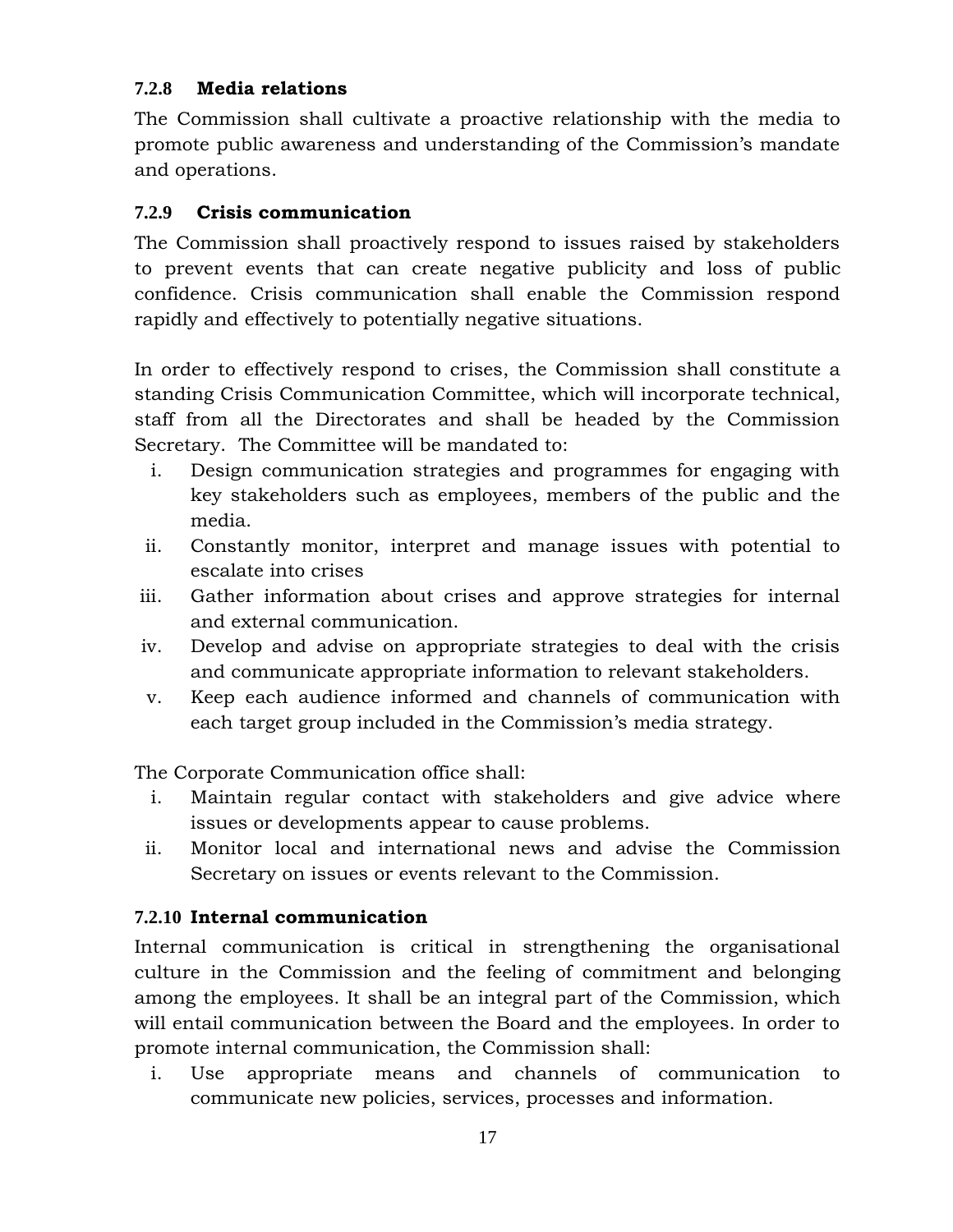- ii. Facilitate efficient and effective internal communication to maintain a good working environment for all employees.
- iii. Use written communication as a vital component of communication in the organization.

#### <span id="page-17-0"></span>**7.2.11 External communication**

The Commission shall use external communication to enhance its relationship with stakeholders. The electronic mail and the Commission's website shall be used as the primary modes of electronic communication and a key platform for external communication. Access to Information Technology (IT) shall be made available to secretariat staff to enhance external communication.

The Corporate Communication office shall have the overall editorial responsibility for the Commission's website which will be used to engage external stakeholders and enhance its corporate image.

#### <span id="page-17-1"></span>**7.2.12 Language of communication**

English, Kiswahili and sign language shall be the official languages of communication in the Commission.

#### <span id="page-17-2"></span>**7.2.13 Advertising**

The Commission shall provide guidelines regarding all its advertisements. Alternative and cost-effective advertising outlets that include but not limited to the Commission's website shall be used.

#### <span id="page-17-3"></span>**7.2.14 Use of social media**

The Commission shall embrace use of social media to engage with external stakeholders and enhance its image. Guidelines on use of Social Media shall be provided. The Commission's Facebook page and twitter handle shall be TSC Kenya and @TSC\_KE respectively.

#### <span id="page-17-4"></span>**7.2.15 Communication and media research**

The Commission shall place emphasis on research in Communication and Media in order to identify the needs for its audience/clients and trends.

## <span id="page-17-5"></span>**7.2.16 Production of IEC materials**

The Commission shall use Information Education Communication (IEC) materials in digitized and traditional media formats to interpret its policies and regulations.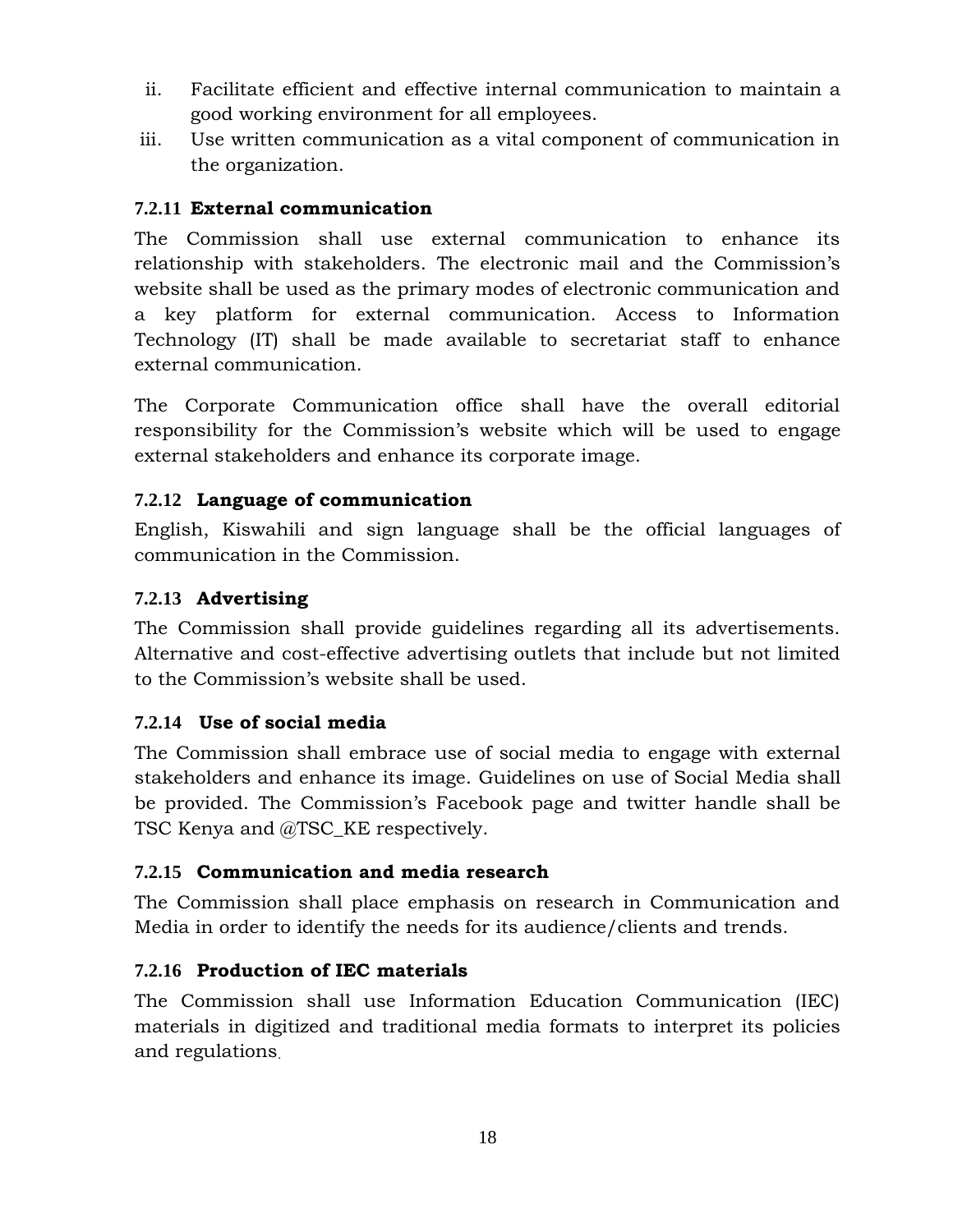## <span id="page-18-0"></span>**7.2.17 Copyright**

The Commission shall respect privacy rights and copyright ownership in all publishing and communications. All official communication shall bear the Commission's logo and any collaborating partners in respect of publication acknowledged through display of their logos on the appropriate pages.

#### <span id="page-18-1"></span>**7.2.18 Access to information**

The Commission shall provide access to general information in accordance with Access to Information Act (2016).

Notwithstanding the foregoing, the Commission shall not provide access to information limited under section 6(1) of the Access to Information Act. This includes information that may;

- i. Endanger the safety, health or life of a person;
- ii. Undermine the public or individual ability to give adequate consideration to a matter whose final decision has not been made;
- iii. Prejudice the public entity's commercial interest;
- iv. Undermine the national security;
- v. Interfere with the due process of law;
- vi. Invade individual privacy;
- vii. Interferes with the Commission's ability to execute its mandate; and
- viii. Infringe professional confidentiality as recognized by law or rules of a registered profession.

## <span id="page-18-2"></span>**7.2.19 Management of public complaints**

The Commission considers a complaint to be an expression of dissatisfaction by a customer regarding service delivery. To ensure that customer complaints are addressed, the Commission shall:

- i. Ensure that all complaints are handled fairly and in an efficient and effective manner.
- ii. Initiate resolution of a complaint within 3 days upon receipt.
- iii. Put in place a complaint management system to help respond to issues raised by customers in a timely and cost-effective way. The system is also aimed at boosting public confidence and providing information that can be useful in improving service delivery.

## <span id="page-18-3"></span>**7.3 RECORDS MANAGEMENT**

The Commission embraces best record management practices and systems to enhance proper maintenance of records right from creation to the point of disposal. All records created, received, maintained or disposed shall be managed in accordance with the Public Archives and Documentation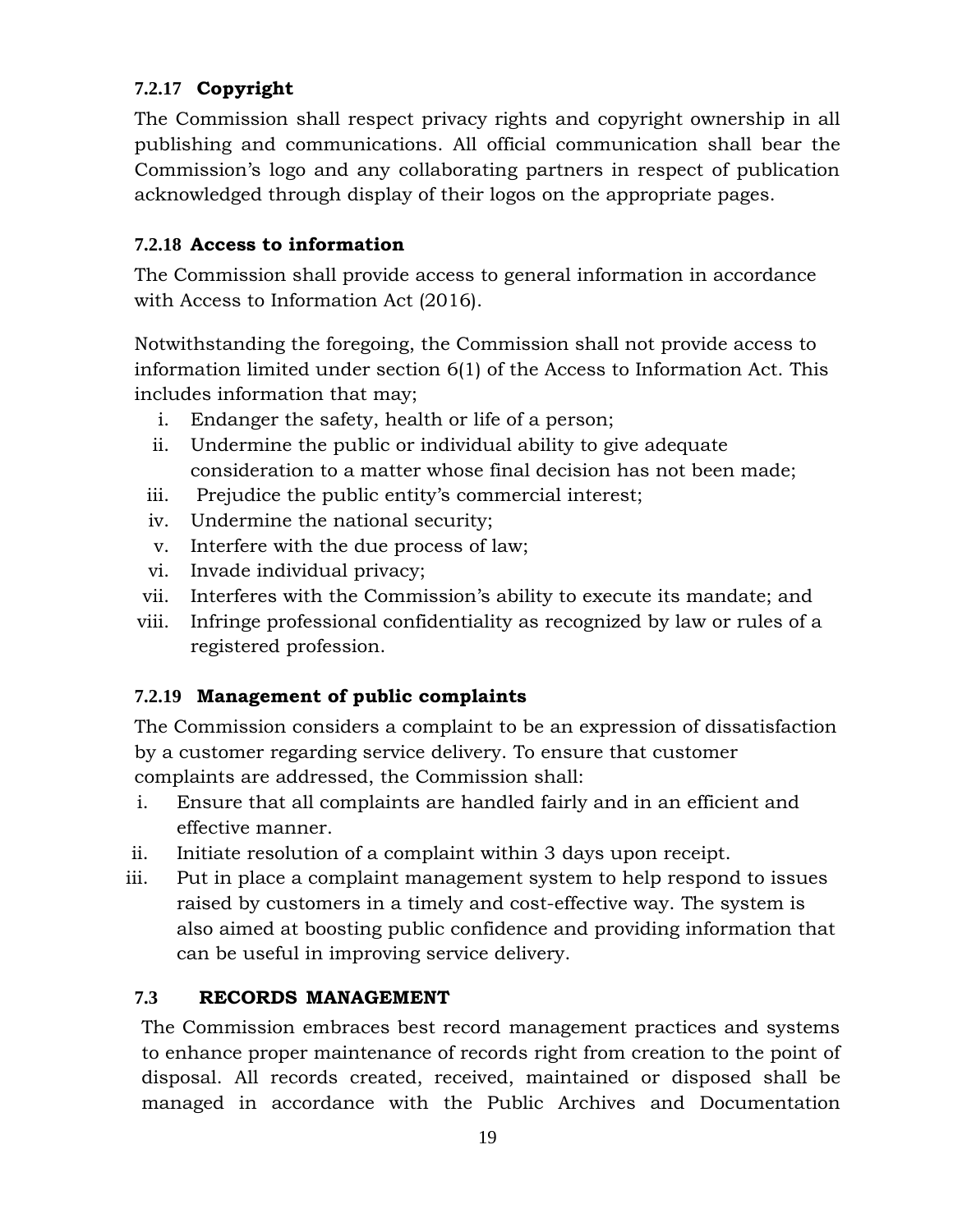Service Act Cap 19 (2015) together with other relevant laws, regulations, internally recognized standards, Government Policies and relevant Guidelines. .

The policy provides guidance on the procedures, practices and regulations on the management of records at the Commission. Appropriate systems and procedures shall be designed to ensure that accurate and reliable records are created and maintained so as to achieve a proper Records Management System.

#### <span id="page-19-0"></span>**7.3.1 Mail management**

All incoming and outgoing mail shall be coordinated from a designated records management office. Such mail shall be filed, arranged and indexed appropriately for ease of access and retrieval. A procedure of handling mail is detailed in the records management operational manual.

#### <span id="page-19-1"></span>**7.3.2 Records storage & maintenance**

The Commission shall embrace best practices in the protection of records by ensuring proper storage, maintenance and control. Internal administrative mechanisms shall be established to ensure that all records are kept in accordance with the requirements of ISO 9001:2015 and other existing international standards on record management appraisal and disposal. In this regard, the Commission shall:

- i. Provide adequate and appropriate space and equipment for storage of all active records.
- ii. Design and enforce control procedures for tracking the movement of records.
- iii. Establish internal administrative mechanisms on the control and maintenance of records in all offices.
- iv. Establish a separate records management protocol for confidential records.
- v. Provide appropriate storage facilities in the registries and any other office holding records and also purpose-built records centre for storage of semi-current and non-current records

#### <span id="page-19-2"></span>**7.3.3 Records disposal**

The Commission takes cognizance that Records cannot be retained indefinitely. Disposal of records shall be done in accordance with the existing laws and regulations. In this regard, the commission shall:

i. Establish and maintain a Records Centre (Archives) for semi-active and non-active records in a conducive environment.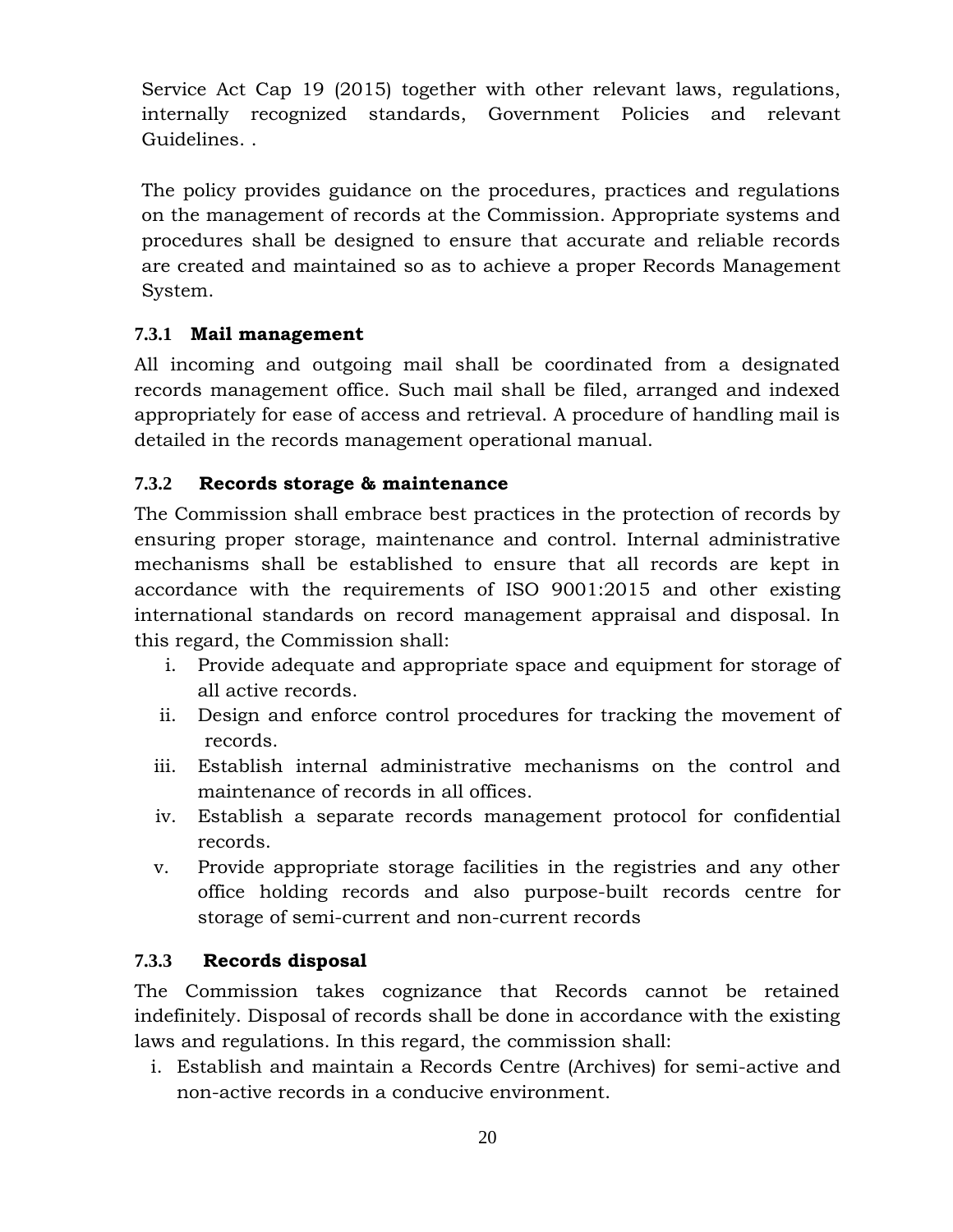- ii. Develop records retention and disposal schedules in consultation with the Director, Kenya National Archives and Documentation Services (KNADS)
- iii. Transfer records meant for preservation to the Kenya National Archives or any other institutional archives approved by the Director KNADS where applicable.
- iv. Relinquish both physical and legal control of all records transferred to the National Archives.
- v. Ensure that no records are destroyed without being certified by the officer responsible for the records and authority from the Commission Secretary.

#### <span id="page-20-0"></span>**7.3.4 Electronic Records Management (ERM)**

Electronic records generated or received by the Commission are public records and shall be subject to statutory and regulatory requirements. The management of electronic records shall be implemented alongside ICT guidelines. In order to maintain integrity, accuracy and authenticity of electronic records, the Commission shall;

- i. Automate all its records;
- ii. Ensure that electronic records are maintained in a secure environment;
- iii. Ensure that electronic records are captured and mainstreamed into the overall records management system; and
- iv. Employees are equipped with the necessary skills and competencies to effectively manage electronic records.

#### <span id="page-20-1"></span>**7.3.5 Risk management and security of records**

The Commission's records are prone to internal and external threats. In order guarantee adequate security of records, the Commission shall;

- i. Develop a disaster preparedness and business continuity plan (BCP) giving special attention to vital records that could be used for continuity of business in the event of a disaster;
- ii. Provide alternative offsite storage as backup;
- iii. Direct all employees and agents to protect the records against unauthorized access and removal from the designated storage points, leakage of information, mishandling, malicious damage, exposure and unauthorized alteration of records;
- iv. Conduct regular awareness creation, vetting and granting of access rights to officers entrusted to handle records;
- v. Provide appropriate storage and maintenance facilities to enhance adequate record protection; and